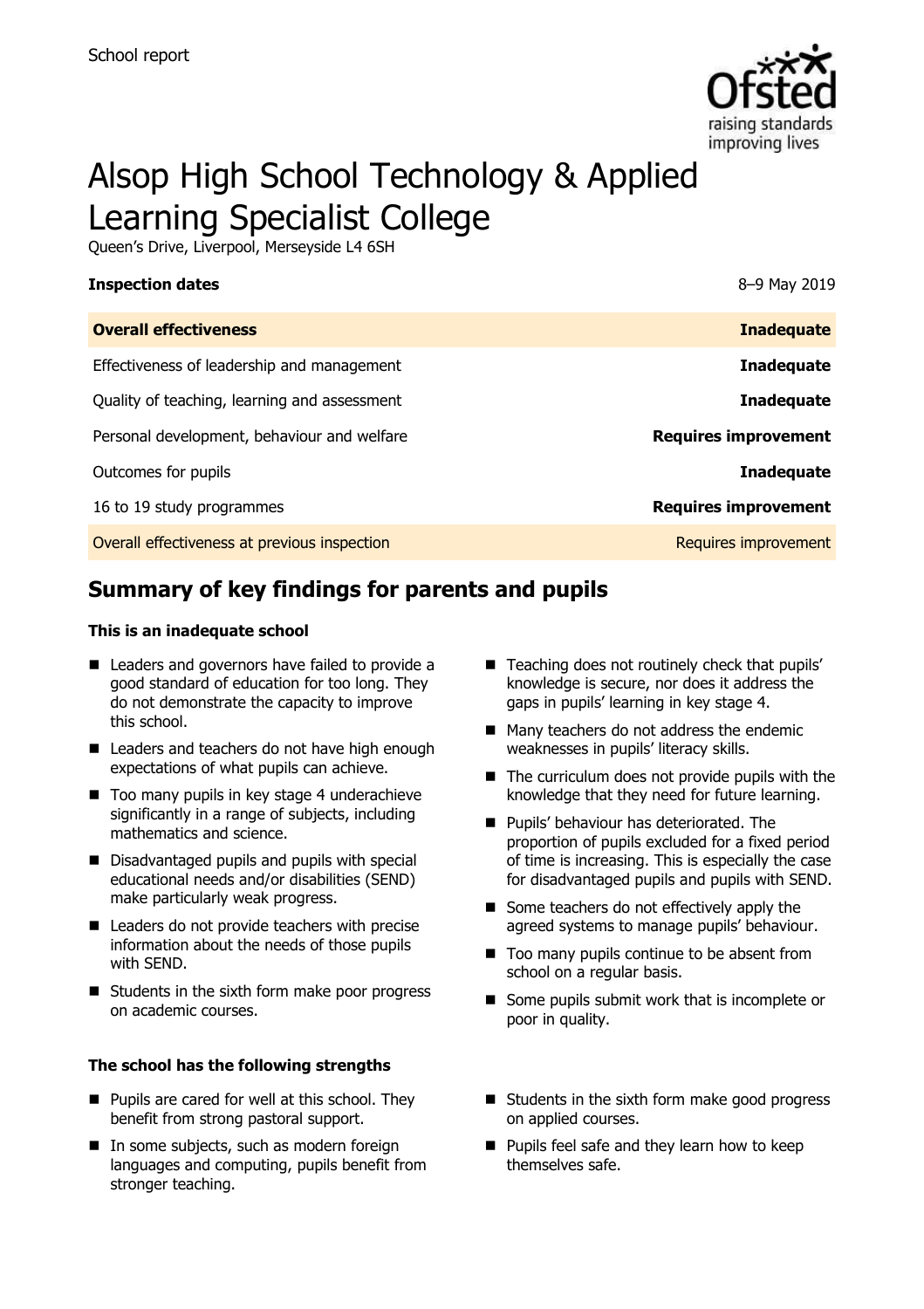

# **Full report**

In accordance with section 44(1) of the Education Act 2005, Her Majesty's Chief Inspector is of the opinion that this school requires special measures because it is failing to give its pupils an acceptable standard of education and the persons responsible for leading, managing or governing the school are not demonstrating the capacity to secure the necessary improvement in the school.

### **What does the school need to do to improve further?**

- Improve rapidly the quality of leadership and management, including governance, by ensuring that:
	- leaders at every level have high expectations of what pupils can achieve academically
	- leaders provide teachers with precise information about the individual barriers to learning faced by those pupils with SEND
	- the curriculum equips pupils with the knowledge and skills that they require to respond confidently to future learning.
- Bring about rapid improvements to the quality of teaching, so that pupils make good progress across a range of subjects, particularly in mathematics and science, by ensuring that teachers:
	- identify and address the gaps in pupils' learning, particularly those pupils in key stage 4
	- make sure that pupils' knowledge is secure before they move on to more difficult tasks
	- support pupils to overcome the weaknesses in their literacy skills
	- plan learning that effectively meets the needs of pupils with SEND
	- expect the best from pupils and insist that pupils submit work that is high in quality.
- Improve pupils' personal development and behaviour by ensuring that:
	- teachers consistently apply the systems to manage pupils' behaviour to reduce incidents of poor behaviour
	- leaders improve pupils' rates of attendance, particularly for disadvantaged pupils and those pupils with SEND.
- Improve the quality of teaching in the sixth form for those students who choose to study academic courses.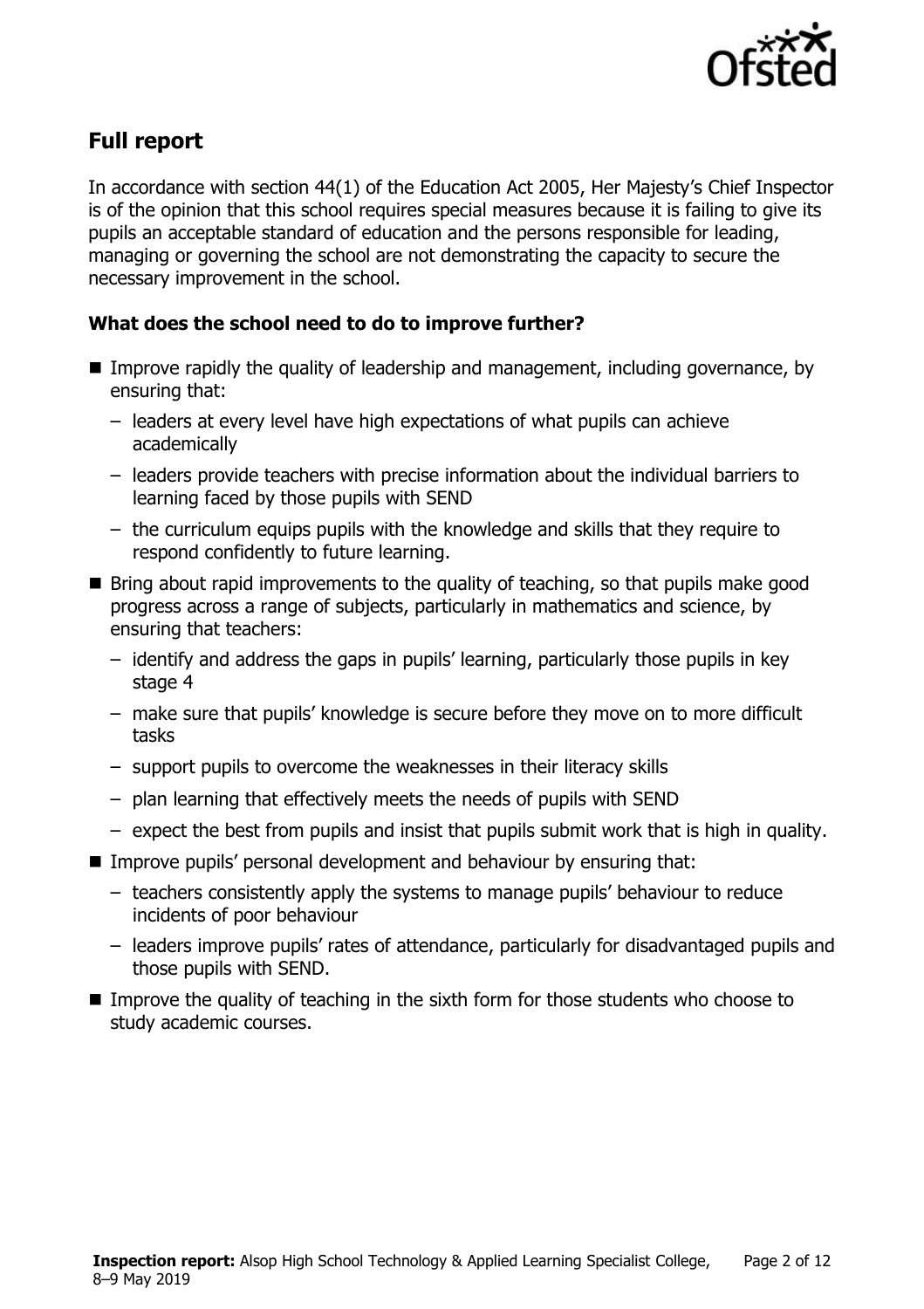

# **Inspection judgements**

#### **Effectiveness of leadership and management Inadequate**

- Senior leaders recognise that they have not provided pupils with a good standard of education for some time. However, some leaders have failed to accept the school's endemic weaknesses quickly enough.
- There is no doubt that leaders want the best for pupils. However, there is an unjustified acceptance by some leaders that pupils who attend this school are unable to achieve the same academic standards as their peers nationally. This has resulted in too many teachers and leaders having low expectations of the pupils who attend this school.
- Leaders have implemented several strategies to improve the school. However, too many have been unsuccessful. Leaders are overly focused on the actions that they have taken. They pay insufficient attention to how effective their actions have been.
- Weaknesses at every level of leadership have hampered the pace of improvement. For example, despite being an area for improvement at the previous inspection, pupils' rates of absence have only just started to improve recently. Furthermore, some aspects of the school have declined; for example, standards of behaviour, the quality of teaching in the sixth form and pupils' achievement in science and humanities.
- Leaders have been unable to prevent the decline in pupils' behaviour. Many teachers do not apply the school's behaviour system consistently. Some staff have lost confidence in leaders' systems. They do not feel that senior leaders will support them to manage pupils' poor behaviour effectively.
- Middle leaders have been keen to learn from external support. Signs of capacity at middle leadership level are beginning to emerge. For example, some effective middle leaders are beginning to bring about improvements in the quality of teaching in key stage 3. However, the improvements secured in the quality of teaching across the school are too little and too late for many pupils, especially for those in key stage 4.
- Leaders have ensured that there is a broad curriculum offer. This has been carefully designed with local employment opportunities in mind. However, weaknesses in leaders' curriculum planning exist within subjects. The curriculum does not routinely provide pupils with the knowledge and skills that they need for future learning.
- The curriculum promotes pupils' spiritual, moral, social and cultural development appropriately. Pupils' attitudes to each other and their understanding of differences mean that they are adequately prepared for life in modern Britain.
- **Pupils with SEND benefit from a wide range of nurturing pastoral support. However,** leaders have been unable to secure enough improvements in the quality of teaching for this group of pupils. The information that leaders provide teachers regarding pupils' specific needs is lacking in quality and detail. Pupils with SEND are more likely to be excluded from school for a fixed period of time. They are more likely to be absent from school than their peers. This compounds their weak progress in a number of subjects.
- For the last three years, disadvantaged pupils have continued to make weaker progress than other pupils nationally, especially in English and mathematics. In fact, the gap has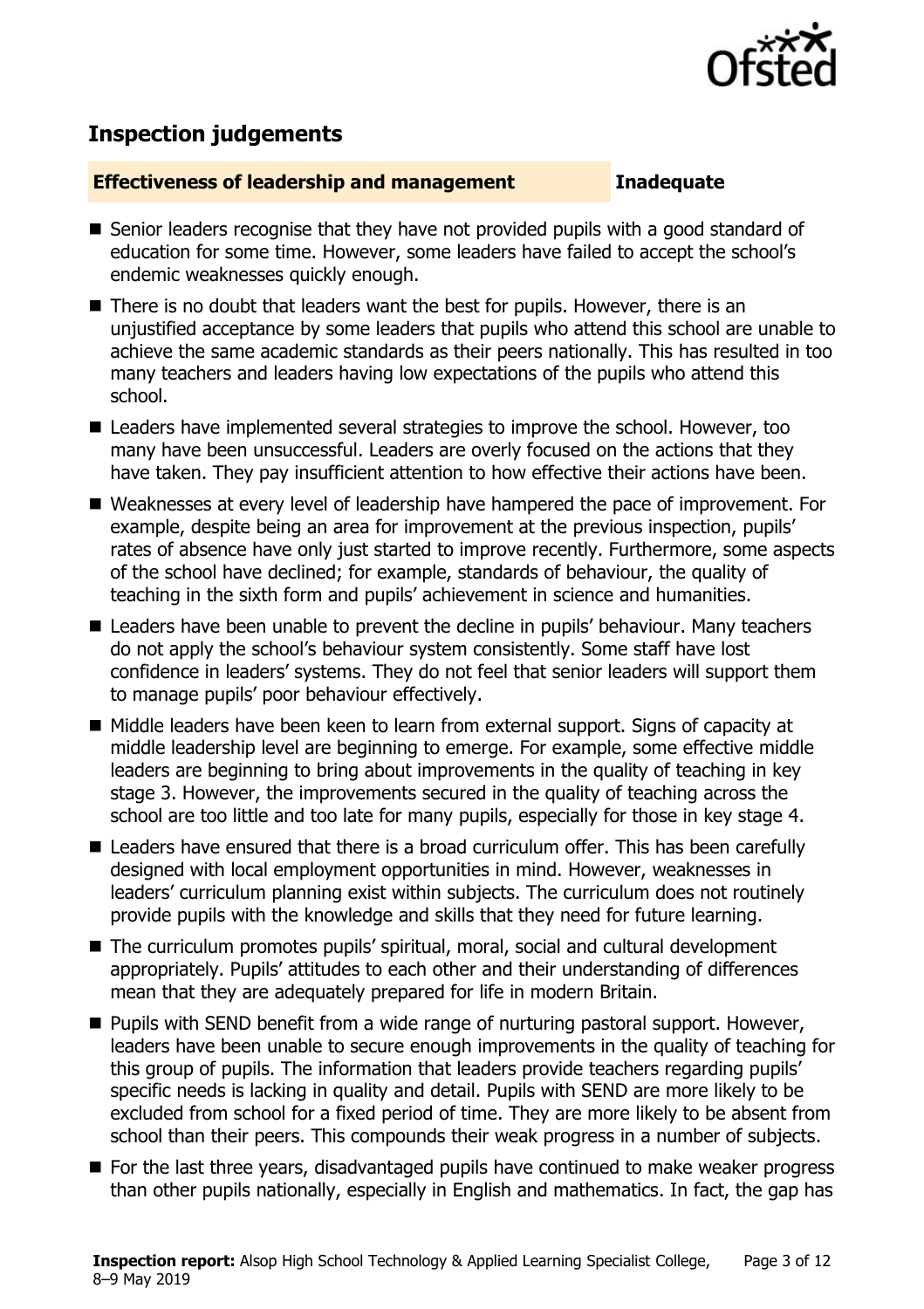

widened over time. Leaders have not used additional pupil premium funding effectively to support this group of pupils. Following a recent review of this area, leaders have changed their approach to supporting disadvantaged pupils. However, there is limited evidence to show that leaders' revised use of this funding is making enough difference to disadvantaged pupils in key stage 4. For instance, in Year 11, the improvements secured in mathematics and science are extremely limited. This is because of weaknesses in the quality of teaching that these pupils have experienced. This has left them with large gaps in their learning and a huge amount of ground to make up.

- Leaders use catch-up funding effectively to support those pupils with weak literacy and numeracy skills in key stage 3. For example, leaders use assessment information to identify and address the gaps in individual pupils' literacy skills in Year 7 and Year 8. Leaders in this area regularly check that their actions make a difference. This is having a positive effect on the progress that this small group of pupils make.
- Leaders have secured improvements in the quality of careers education, information, advice and guidance that pupils receive. This is reflected in the higher proportion of pupils who now move onto further education, employment or training
- Given the weaknesses in leadership, especially in bringing about improvement in teaching and pupils' outcomes, the school may not appoint newly qualified teachers.

### **Governance of the school**

- $\blacksquare$  Members of the governing body believed that outcomes for pupils were improving rapidly. This is because leaders provided governors with inaccurate and overly optimistic information about pupils' progress and attainment at key stage 4.
- In the past, the governing body have relied too heavily on leaders for information about the quality of teaching and pupils' achievement. Governors did not take action to stem the decline in the school or to improve the effectiveness of governance soon enough.
- **Following a marked decline in pupils' progress and attainment across many subjects at** key stage 4, the governing body is now holding leaders to account more diligently for their actions.
- More recently, governors have secured a range of external support. Through this external support, governors reassure themselves that the information that they receive from leaders is accurate. While this is a positive step forward, it is recent and therefore the impact of greater challenge from governors in supporting school improvement is untried.
- Governors now have an accurate view of the school's weaknesses. For example, they are aware that many aspects of the school have worsened since the previous inspection.

### **Safeguarding**

■ The arrangements for safeguarding are effective. Leaders' systems to check that adults are suitable to work with pupils are secure. Staff receive regular safeguarding training. They understand the procedures that they must follow if they have concerns about a pupil.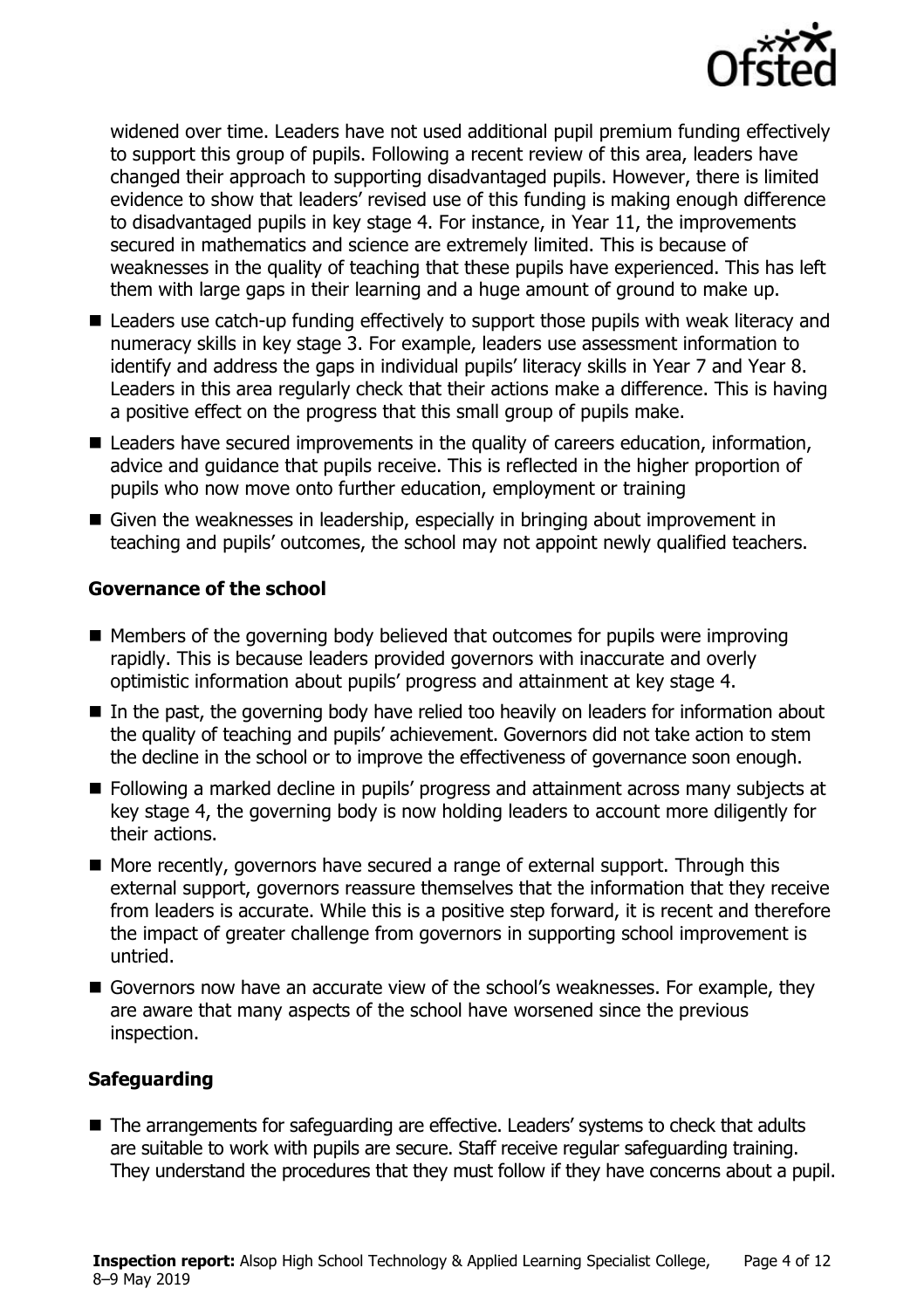

■ Staff are especially effective at ensuring that those pupils who may be at risk of harm are supported well. Strong links with a range of external agencies mean that vulnerable pupils benefit from highly appropriate and bespoke support and guidance.

#### **Quality of teaching, learning and assessment Inadequate**

- Teaching over time has not supported pupils to develop their knowledge, understanding and skills sufficiently well to succeed. This has led to pupils making progress which, for the past three years, has remained significantly below that of other pupils nationally in a range of subjects, including English and mathematics. As a result, many pupils have not achieved the high standards of which they were capable. This is still the case for pupils in key stage 4, who are continuing to underachieve in a range of subjects.
- In the past, leaders' assessment systems have been unreliable. Leaders have acted to ensure that teachers' assessment information is correct. However, work in pupils' books still raises questions about the reliability of teachers' assessments in some subjects.
- Weak assessment information means that teaching does not routinely address the often large gaps in pupils' knowledge or rectify common misconceptions. Consequently, pupils attempt more difficult activities before their basic understanding is secure.
- There are times when teachers do not consider the knowledge that pupils require when planning learning. Consequently, pupils are unable to attempt activities with confidence. Many pupils are over-reliant on their teachers for support.
- Some teachers do not insist upon positive attitudes to learning or expect the best of pupils.
- Teaching does not routinely address the weaknesses in pupils' literacy. Many errors in pupils' spelling, punctuation and grammar reoccur regularly in pupils' written work.
- Teachers do not have access to high-quality information about the needs of pupils with SEND. Consequently, teaching does not meet the needs of this group of pupils, nor does it help them to overcome the barriers to learning that they may face.
- Most teachers have a strong knowledge of their subject. They are enthusiastic and committed to ensuring that pupils enjoy their learning. Teachers have fostered positive relationships with pupils. Pupils appreciate the help that they receive from their teachers.
- $\blacksquare$  In some subjects, teaching supports pupils to make good progress over time as, for instance, in modern foreign languages and computing.

#### **Personal development, behaviour and welfare Fig. 2.1 Requires improvement**

### **Personal development and welfare**

■ The school's work to promote pupils' personal development and welfare requires improvement. Although most pupils work hard and want to do well, there is a minority of pupils who do not demonstrate positive to attitudes to their learning.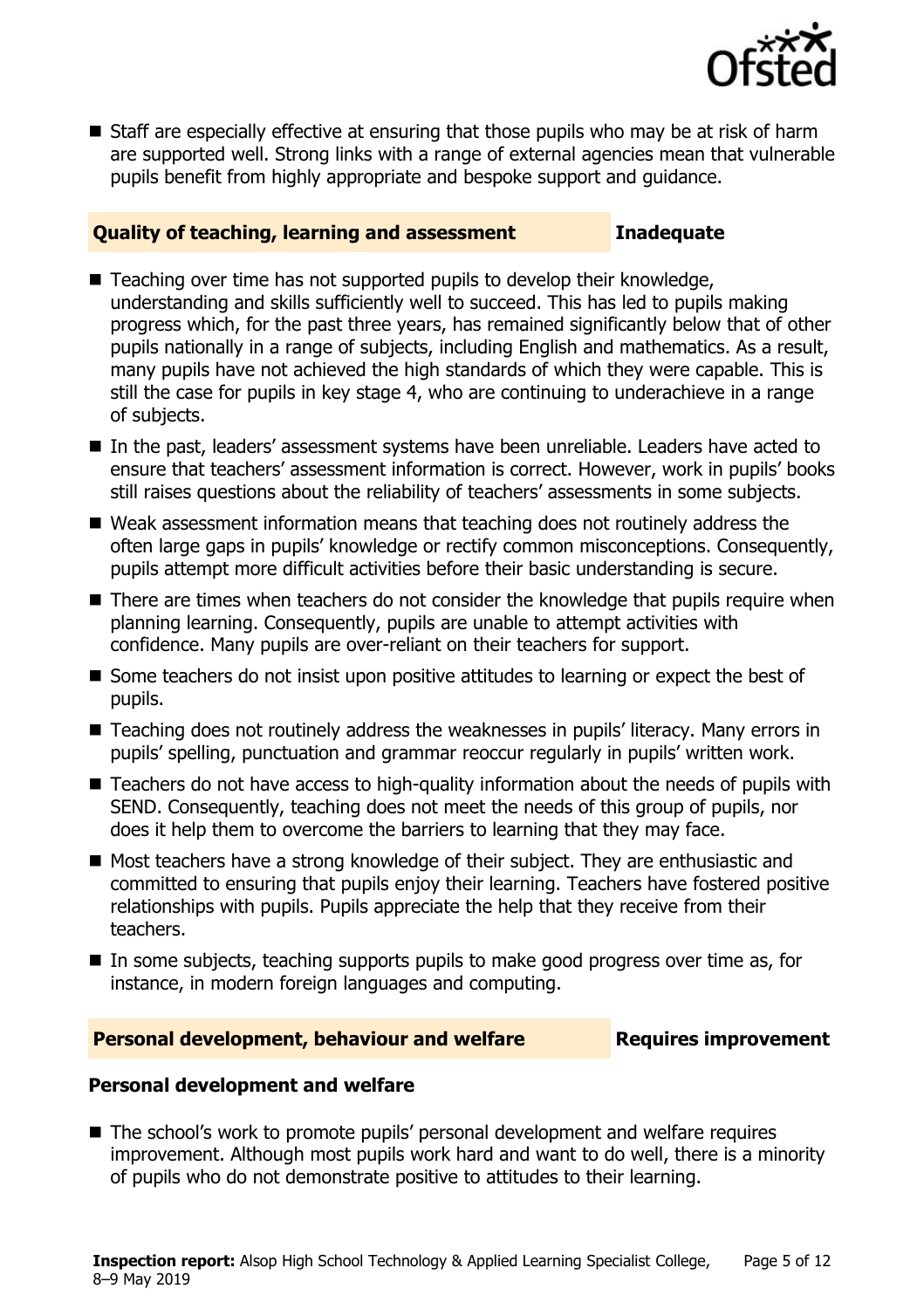

- Work in books shows that some pupils submit work that is of a poor quality or incomplete. Some pupils do not arrive punctually to their lessons.
- **Pupils feel safe in school. They explained to inspectors that members of staff will listen** to them if they have any worries. Vulnerable pupils benefit from a range of highly effective pastoral support. This is because staff have forged strong and effective links with external agencies and the local community.
- **Pupils learn about how to stay safe. For example, pupils learn about the dangers of** knife crime, gang culture and how to stay safe on the internet.
- **Pupils receive a range of effective careers education, information, advice and guidance.**
- Incidents of bullying are rare, and most pupils are confident that staff will deal with incidents of bullying effectively. However, a very small proportion of pupils, parents and carers have reservations about how well some staff will respond to their concerns.
- **Pupils explained to inspectors that the school's inclusive culture allows them to be open** about their sexual orientation or gender identity. Neither pupils or staff tolerate racist or homophobic language.
- There are effective arrangements in place to monitor the welfare and attendance of those pupils who attend alternative provision.

### **Behaviour**

- The behaviour of pupils requires improvement. Standards of behaviour at the school have deteriorated since the previous inspection.
- Most pupils move around the school in a calm and orderly manner. However, some pupils do not behave sensibly on the corridors and stairwells.
- Some pupils do not adhere to school rules. For example, despite there being clear rules about the use of mobile phones in school, some pupils choose not to follow them. Some pupils were overheard by inspectors using inappropriate language.
- Many pupils do not attend school regularly. More recently, there have been tentative improvements in pupils' rates of attendance. However, rates of absence for all pupils remain above the national average. Disadvantaged pupils and those pupils with SEND are more likely to be absent from school than their peers. There are signs that rates of absence for both these groups of pupils are starting to improve.
- The proportion of pupils who are excluded from school for a fixed period of time is increasing. Disadvantaged pupils and pupils with SEND are more likely to be excluded than their peers.
- **Pupils report that the standard of behaviour during learning is dependent upon their** teacher and the pupils in their class. Pupils explained to inspectors how some teachers do not apply the systems to manage pupils' behaviour consistently.
- Many pupils are polite. They show respect for their peers, staff and kindly open doors for visitors to their school.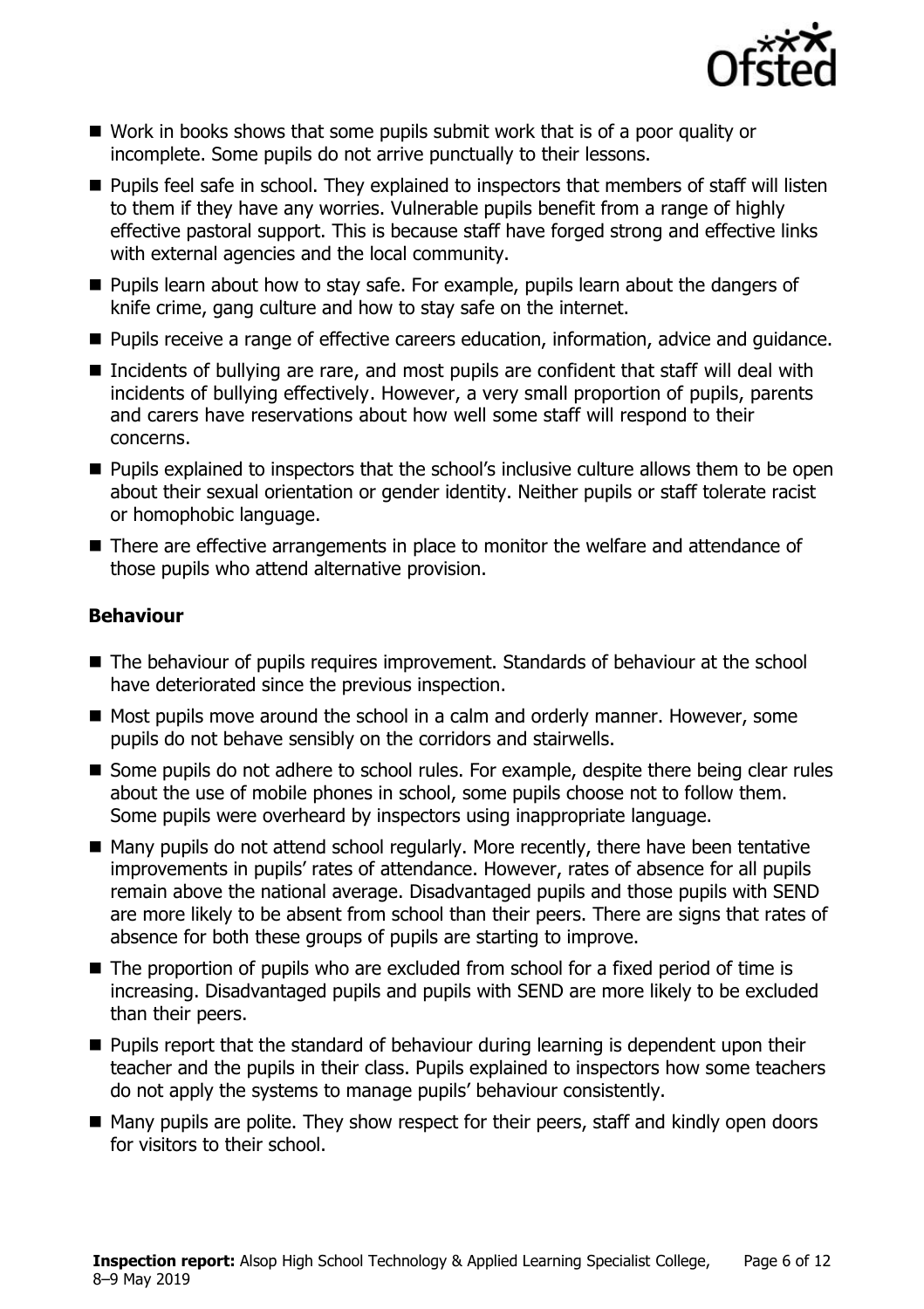

#### **Outcomes for pupils Inadequate**

- Leaders have failed to secure any convincing improvements to pupils' outcomes by the end of key stage 4. For the last three years, the progress made by pupils in English, mathematics and humanities has remained in the bottom 20% of all schools nationally. This is regardless of their starting points. Pupils with high starting points in Year 7 make especially weak progress.
- There were some tentative improvements in pupils' attainment at key stage 4 in 2018, for example, in English. Nonetheless, on average, pupils underachieved by over a grade in this subject compared to pupils nationally. In other subjects, pupils' attainment declined markedly. For example, in science, those pupils who left the school in 2018 made fewer gains in their learning than their peers who left the year before.
- Current pupils in key stage 4 make inadequate progress in mathematics and science. Many pupils have large gaps in their learning in these subjects. Teaching in mathematics and science in key stage 4 does not routinely address these issues.
- **Pupils are making greater gains in their learning in English than they have done in the** past. Nonetheless, current pupils in key stage 4 are too far behind to achieve the results of which they are capable in their GCSE examinations.
- Disadvantaged pupils who left the school in 2018 fared markedly worse than their peers. The progress that this group of pupils made in both English and mathematics was over a grade lower than other pupils nationally. Disadvantaged pupils in Year 11 make particularly weak progress in mathematics.
- Many pupils with SEND make weak progress. There is limited evidence to suggest that the progress made by this group of pupils has improved since the previous inspection. Teachers and teaching assistants do not have the information that they need to support these pupils effectively during learning.
- The proportion of pupils moving onto the next stage of education, employment or training has increased towards the national average. However, many pupils have not secured the basic knowledge that they need in English and mathematics.
- Pupils who arrive at the school in Year 7 with weak literacy and numeracy skills receive effective support to catch up. Nonetheless, this only makes a difference to a small group of pupils. Many pupils, particularly in key stage 4, are hampered in their learning because of their weak numeracy and literacy skills.

### **16 to 19 study programmes Requires improvement**

- The quality of teaching in the sixth form has declined since the previous inspection. Although students on applied courses make good progress, those students who choose to study academic courses make far fewer gains in their learning.
- In academic subjects, including A-level qualifications, students' attainment was in the bottom 20% when compared to all schools nationally for the last two years. In contrast, in applied courses, the progress made by students who left the sixth form in 2018 was in line with national averages. Disadvantaged students who study A-level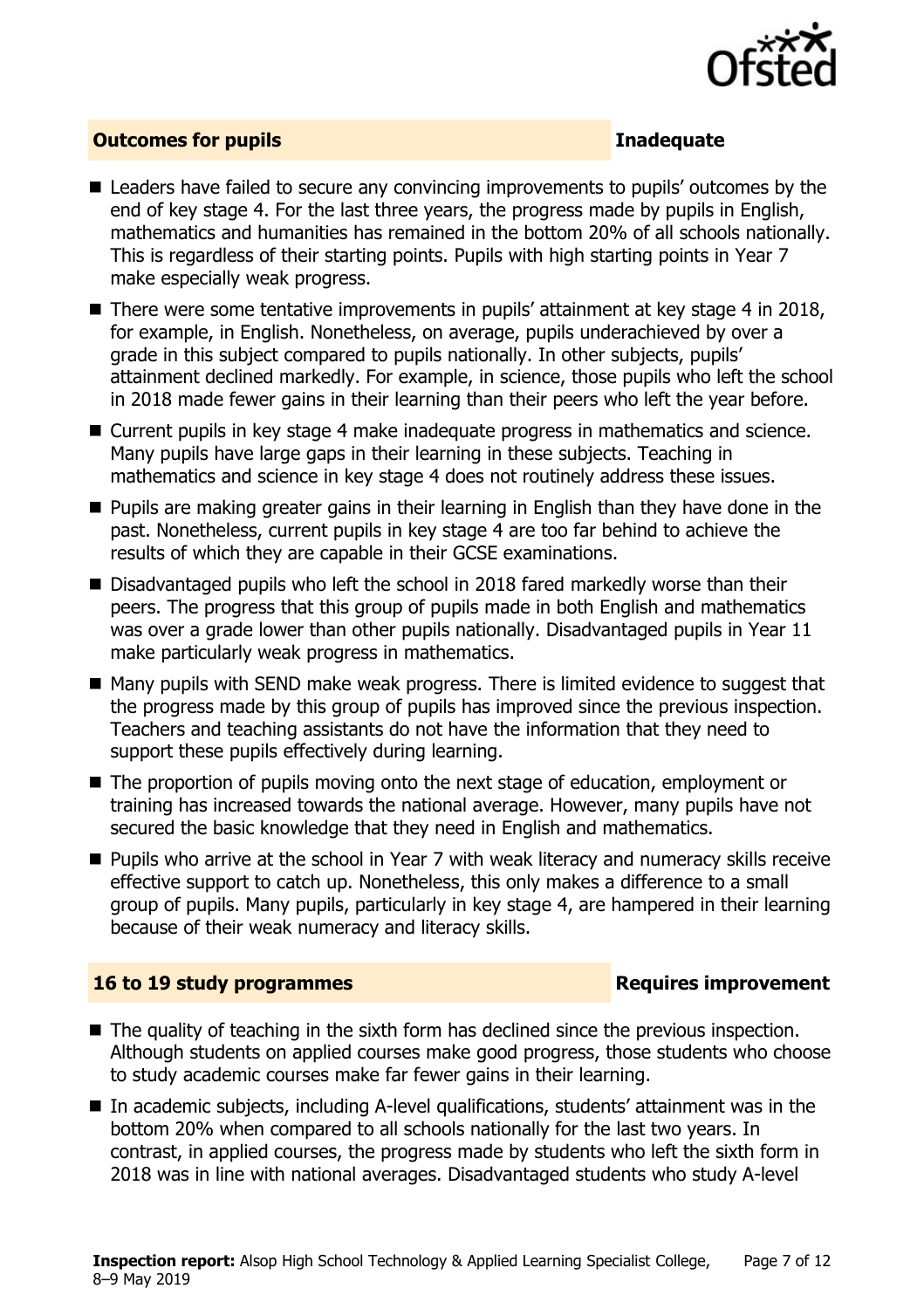

qualifications in the sixth form have also underachieved considerably.

- Some teachers check that students' knowledge of key vocabulary is secure before challenging students to apply this to future learning. For example, students apply their knowledge confidently and make good progress in BTEC computing. However, in other subjects, students make weak progress over time because they are unable to draw on prior learning, for instance in A-level chemistry.
- Leaders recognise that the quality of teaching in the sixth form requires improvement. Following the decline in students' outcomes on academic courses, they have acted to improve the quality of teaching. Nonetheless, leaders have been unable to secure enough improvements in this area. Leaders expect students on academic courses in Year 13 to underachieve in many subjects.
- Staff who teach students in the sixth form have been able to benefit from appropriate training. This is having a positive effect on the quality of teaching in some subjects, for example, in history and English.
- Students who retake GCSEs in English and mathematics in the sixth form make progress that is in line with their peers nationally.
- Students in the sixth form benefit from an effective programme of pastoral care and support. Students appreciate the support that they receive to deal with issues relating mental health, stress and anxiety. There are good opportunities for students to develop their social, moral, spiritual and cultural education.
- Students in the sixth form have opportunities to develop their leadership skills. For example, students are involved in supporting younger pupils with their literacy and numeracy skills in Year 7.
- Students benefit from work experience opportunities. Leaders have acted to ensure that students' placements are closely linked to their plans for further study and employment.
- Leaders have established strong links to support pupils with their preparation for further study. Careers guidance is effective. Consequently, the proportion of students moving onto higher education, training or employment has increased since the previous inspection. More students move onto university courses, including Russell Group universities.
- Leaders have acted to increase the proportion of students who complete their programme of study on applied courses. However, the proportion who completed academic courses was below the national average in 2018.
- Leaders took appropriate action during this inspection to ensure that safeguarding arrangements in the sixth form are effective.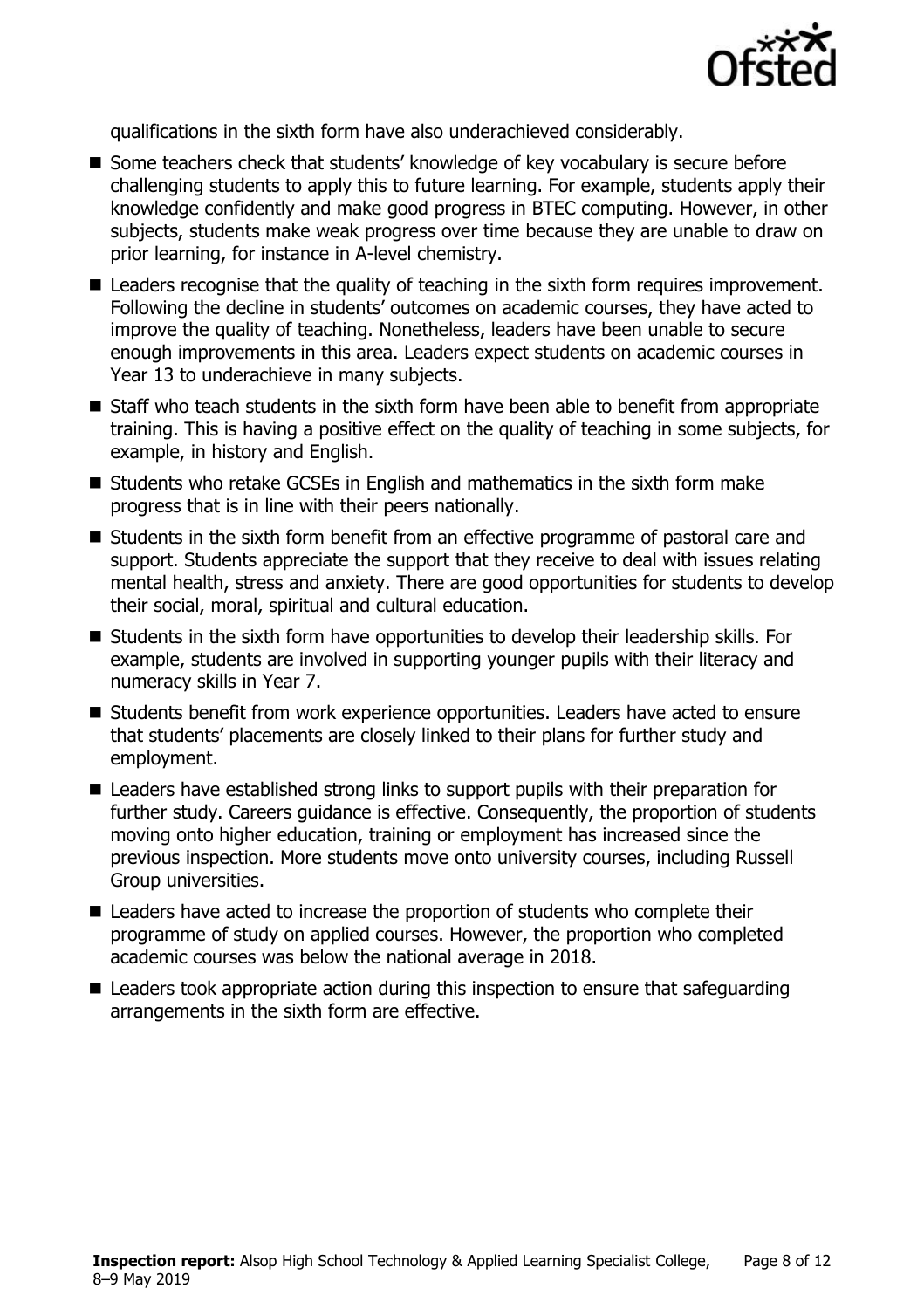

# **School details**

| Unique reference number | 104693    |
|-------------------------|-----------|
| Local authority         | Liverpool |
| Inspection number       | 10087806  |

This inspection of the school was carried out under section 5 of the Education Act 2005.

| Type of school                                           | Secondary comprehensive    |
|----------------------------------------------------------|----------------------------|
| School category                                          | Community                  |
| Age range of pupils                                      | 11 to 18                   |
| <b>Gender of pupils</b>                                  | Mixed                      |
| Gender of pupils in 16 to 19 study<br>programmes         | Mixed                      |
| Number of pupils on the school roll                      | 1577                       |
| Of which, number on roll in 16 to 19 study<br>programmes | 278                        |
| Appropriate authority                                    | The governing body         |
| Chair                                                    | Mrs Marilyn Fielding       |
| <b>Headteacher</b>                                       | Mr Joe Mangan              |
| Telephone number                                         | 0151 235 1200              |
| <b>Website</b>                                           | www.alsophighschool.org.uk |
| Email address                                            | office@alsophigh.org.uk    |
| Date of previous inspection                              | 26-27 April 2017           |

### **Information about this school**

- This is a larger-than-average secondary school. The school also includes 16 to 19 provision.
- $\blacksquare$  The proportion of pupils with SEND who attend the school is above the national average.
- The proportion of disadvantaged pupils is well above the national average.
- A small proportion of pupils attend full- or part-time alternative provision at: Everton Free School; NexGen Academy; Rotunda Independent School for Excellence; CST (North West); New Heights High School; Academy International (Stride 4 ward);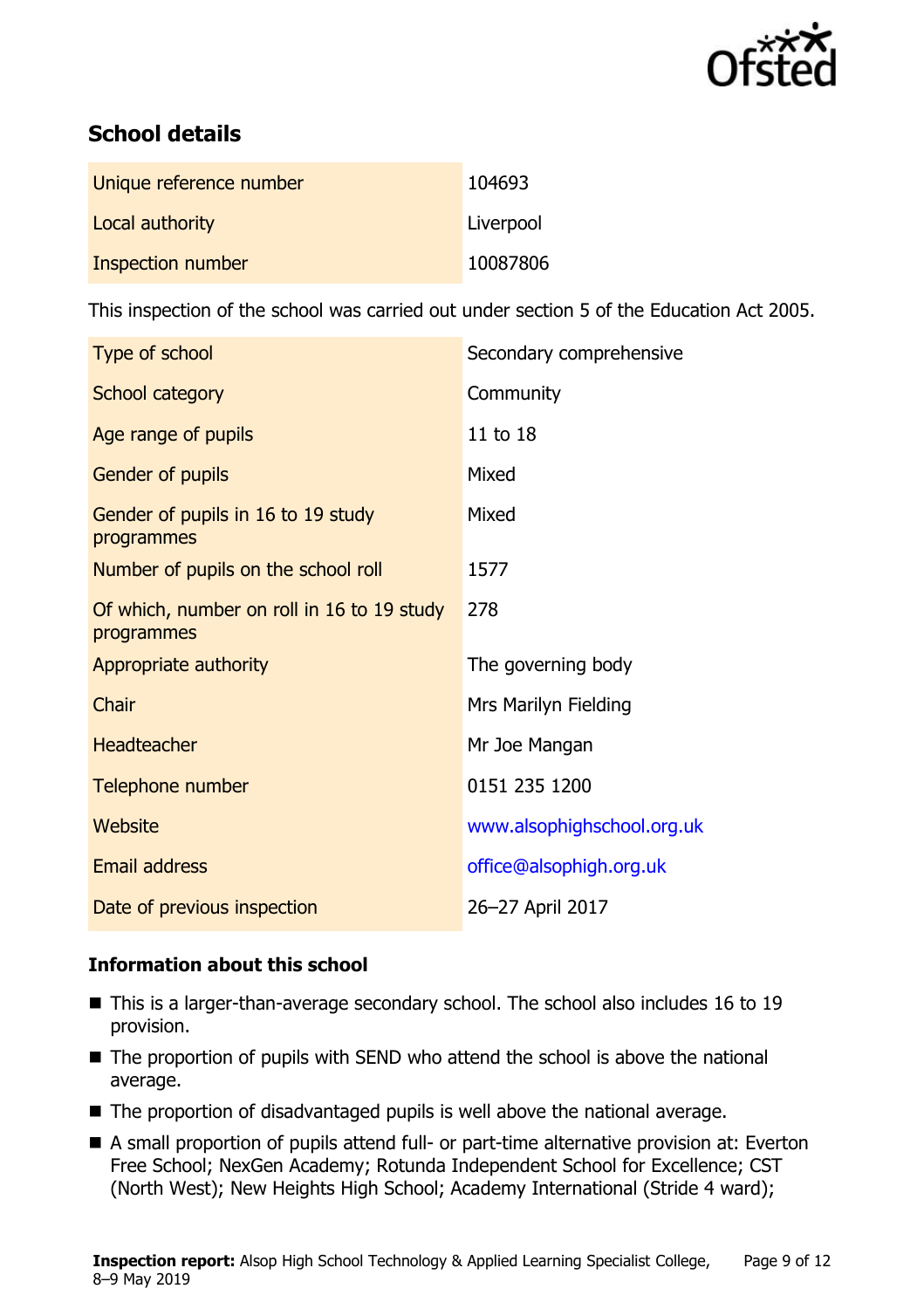

Harmonize AP Free School; Star Specialised Learning Academy; Prudentia; Alder Hey Hospital School; Cornerstone Training and Aspire.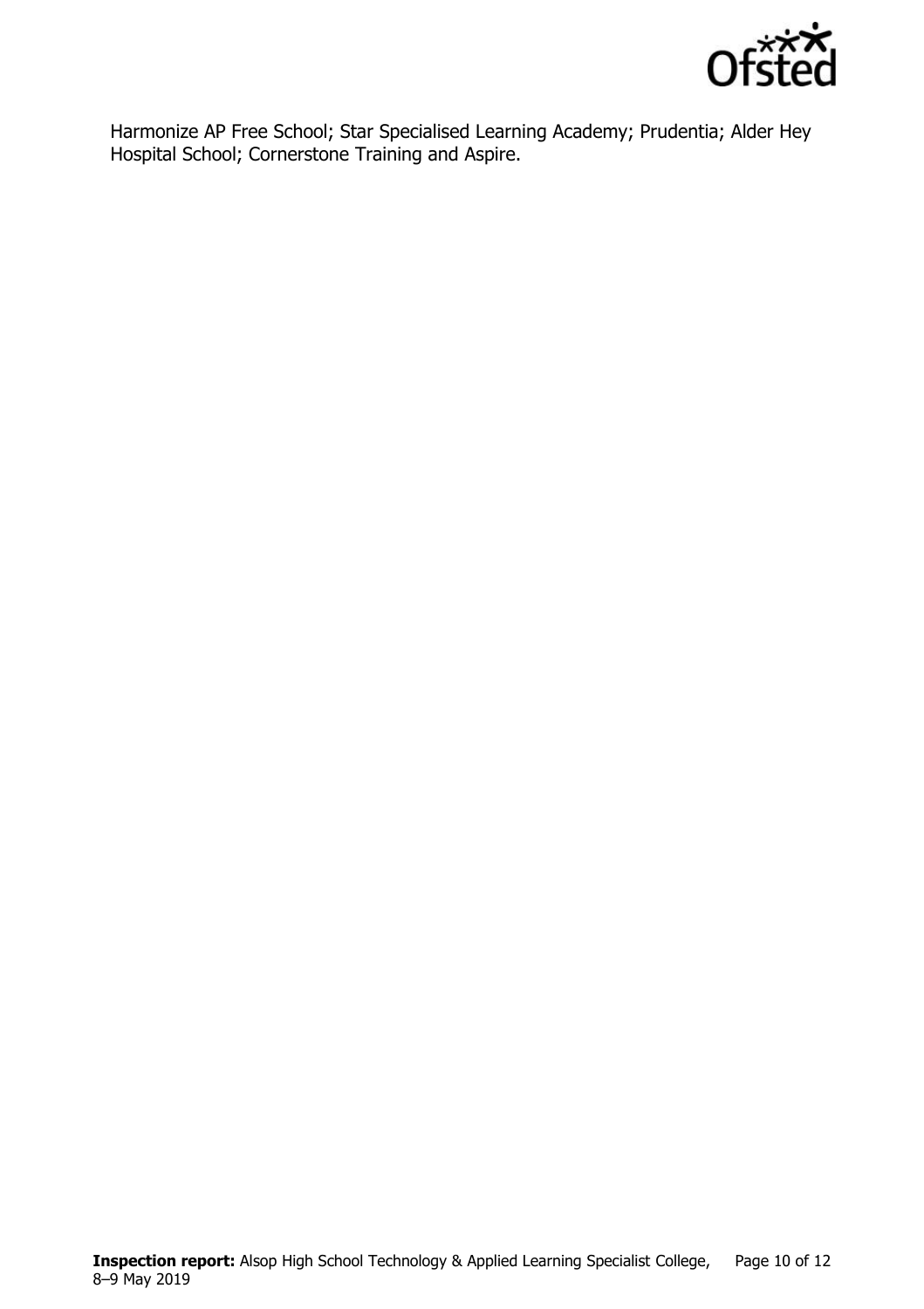

# **Information about this inspection**

- Inspectors observed pupils' learning and scrutinised pupils' work across subjects and year groups.
- Inspectors spoke with pupils during social times and between lessons. They also spoke formally with four groups of pupils from different year groups. An inspector spoke with a group of students who attend the sixth form.
- Inspectors considered 30 responses to Parent View, Ofsted's online questionnaire for parents. This included 26 written responses from parents to Ofsted's free-text facility. They also considered 37 responses to Ofsted's staff questionnaire and 15 responses to Ofsted's pupil questionnaire.
- The inspection team considered a variety of documentation. This included: leaders' self-evaluation and improvement plan, leaders' own information about the progress of current pupils and documentation relating to safeguarding.
- Inspectors met with: the headteacher and deputy headteachers; other senior leaders; sixth form leaders; a group of pastoral leaders; a group of subject leaders and two groups of teachers. They also spoke with other members of the school staff.
- The lead inspector met with a representative of the local authority and seven members of the governing body, including the chair of governors.

### **Inspection team**

| Emma Gregory, lead inspector | Her Majesty's Inspector |
|------------------------------|-------------------------|
| David Hampson                | Ofsted Inspector        |
| <b>Philip Wood</b>           | Ofsted Inspector        |
| Dympna Woods                 | Ofsted Inspector        |
| <b>Alyson Middlemass</b>     | Ofsted Inspector        |